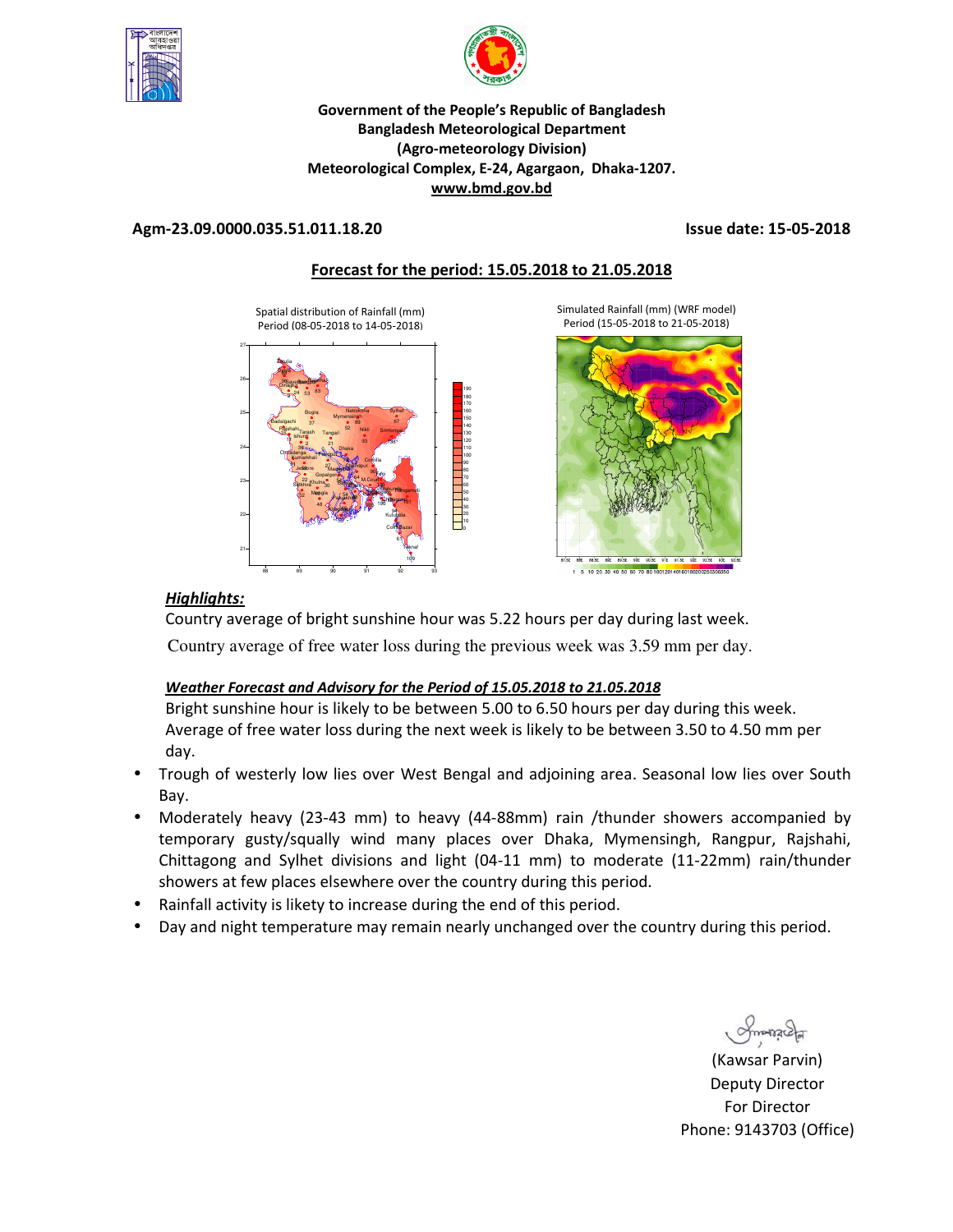| <b>Divisions</b> |      | <b>Maximum temperature</b><br>range in <sup>o</sup> C |      | <b>Highest maximum</b><br>temperature in <sup>o</sup> C | Minimum<br>Range in <sup>o</sup> C |              | temperature |                          | Lowest minimum<br>temperature in <sup>o</sup> C |                |              |                     |
|------------------|------|-------------------------------------------------------|------|---------------------------------------------------------|------------------------------------|--------------|-------------|--------------------------|-------------------------------------------------|----------------|--------------|---------------------|
| Dhaka            | 27.6 | $\overline{\phantom{0}}$                              | 35.0 | <sup>o</sup> C Faridpur & Nikli                         | $35.0^{\circ}$ C                   |              | 19.8        | $\overline{\phantom{0}}$ | 28.0                                            | °c             | Nikli        | 19.8 <sup>o</sup> C |
| Mymensingh       | 26.2 | $\overline{\phantom{0}}$                              | 32.7 | <sup>o</sup> C Mymensingh                               | 32.7 $^{\circ}$ C                  |              | 16.0        |                          | 23.5                                            | °c             | Netrokona    | 16.0 °C             |
| Chittagong       | 29.0 | $\overline{\phantom{0}}$                              | 34.2 | <sup>o</sup> C Chandpur, Hatiya & Taknaf                | $34.2 \text{ }^{\circ}C$           |              | 20.3        | $\overline{\phantom{a}}$ | 27.8                                            | $^{\circ}$ c   | M. Coart     | $20.3\degree$ C     |
| Sylhet           | 25.4 | $\overline{\phantom{a}}$                              | 33.5 | <sup>o</sup> C Srimongal                                | $\overline{33.5}$ <sup>o</sup> C   |              | 18.7        | $\overline{\phantom{0}}$ | 22.8                                            | °c             | Srimongal    | 18.7 <sup>o</sup> C |
| Rajshahi         | 29.5 | ٠                                                     | 38.0 | <sup>o</sup> C Rajshahi                                 | 38.0                               | $^{\circ}$ C | 20.7        |                          | 27.4                                            | °c             | Ishurdi      | 20.7 °C             |
| Rangpur          | 28.0 | $\blacksquare$                                        | 33.3 | <sup>o</sup> C Dinajpur                                 | $33.3 \text{ °C}$                  |              | 18.1        | ÷.                       | 24.2                                            | $\overline{c}$ | Dimla        | 18.1 <sup>o</sup> C |
| Khulna           | 27.5 |                                                       | 37.4 | <sup>o</sup> C Jessore                                  | $\overline{37.4}$ <sup>o</sup> C   |              | 19.5        | $\overline{a}$           | 28.6                                            | °c             | chuadanga    | 19.5 <sup>o</sup> C |
| <b>Barisal</b>   | 29.0 |                                                       | 34.8 | <sup>o</sup> C Patuakhali                               | 34.8 $^{\circ}$ C                  |              | 20.0        |                          | 28.4                                            | °c             | <b>Bhola</b> | 20.0 °C             |

#### **Short Weather description Period: 08.05.2018 to 14.05.2018**  Maximum And Minimum Temperature (Range and Extreme)

*Rainfall analysis* and *average temperature:-*

| Name of the<br><b>Divisions</b> | Name of the<br><b>Stations</b> | Total<br>Rainfall<br>in (mm) | Rainfall<br>in (mm) | Normal Deviation<br>in % | Total<br>Rainy<br>days | Average<br>M ax<br>Humidity | Average<br>M in<br>Humidity | Average<br>Max.<br>temp in °C | Average<br>Normal<br>Max. | M in.<br>temp in<br>۰c | Average Average<br>Normal<br>M in. |  |
|---------------------------------|--------------------------------|------------------------------|---------------------|--------------------------|------------------------|-----------------------------|-----------------------------|-------------------------------|---------------------------|------------------------|------------------------------------|--|
|                                 |                                |                              |                     |                          |                        | in %                        | in %                        |                               | temp in<br>°C             |                        | temp in                            |  |
| Dhaka                           | Dhaka                          | 073                          | 59                  | 24                       | 05                     | 091                         | 64                          | 32.0                          | 33.5                      | 23.9                   | 24.4                               |  |
|                                 | Faridpur                       | 027                          | 45                  | $-40$                    | 05                     | 094                         | 66                          | 32.8                          | 33.8                      | 24.0                   | 24.3                               |  |
|                                 | Madaripur                      | 054                          | 51                  | 6                        | 05                     | 096                         | 52                          | 33.0                          | 34.0                      | 24.0                   | 24.5                               |  |
|                                 | Nikli                          | 093                          | **                  | ***                      | 05                     | 095                         | 67                          | 31.9                          | **                        | 21.7                   | $\star\star$                       |  |
|                                 | Tangail                        | 021                          | 49                  | -57                      | 03                     | 093                         | 64                          | 31.6                          | 33.5                      | 22.9                   | 23.9                               |  |
|                                 | Gopalgonj                      | 030                          | **                  | $***$                    | 05                     | 095                         | 65                          | 33.1                          | **                        | 23.9                   | $\star\star$                       |  |
| Mymensingh                      | Mymensingh                     | 052                          | 69                  | $***$                    | 04                     | 094                         | 68                          | 30.0                          | 32.0                      | 22.6                   | 23.4                               |  |
|                                 | Netrokona                      | 089                          | **                  | $***$                    | 04                     | 095                         | 66                          | 29.5                          | **                        | 21.1                   | $^{\star\star}$                    |  |
| Chittagong                      | Chittagong                     | 094                          | 81                  | $***$                    | 05                     | $\star\star$                | **                          | 32.9                          | 32.3                      | 24.9                   | 24.7                               |  |
|                                 | Sitakunda                      | 052                          | 56                  | $***$                    | 04                     | $\star\star$                | **                          | $\star\star$                  | 32.6                      | $\star\star$           | 24.5                               |  |
|                                 | Rangamati                      | 131                          | 61                  | $***$                    | 05                     | 098                         | 025                         | 32.3                          | 33.2                      | 022                    | 23.7                               |  |
|                                 | Cox'sBazar                     | 061                          | 41                  | $***$                    | 04                     | 091                         | 66                          | 32.2                          | 33.0                      | 25.1                   | 25.2                               |  |
|                                 | Teknaf                         | 109                          | 40                  | $***$                    | 04                     | $\star\star$                | **                          | $^{\star\star}$               | 32.5                      | $\star\star$           | 25.2                               |  |
|                                 | Hatiya                         | 105                          | 56                  | ***                      | 04                     | 098                         | 72                          | 32.7                          | 32.3                      | 24.9                   | 24.7                               |  |
|                                 | Sandw ip                       | 190                          | 69                  | 175                      | 05                     | 097                         | 70                          | 31.9                          | 31.5                      | 24.0                   | 24.7                               |  |
|                                 | Kutubdia                       | 052                          | 37                  | $***$                    | 04                     | 090                         | 67                          | 32.4                          | 32.6                      | 24.7                   | 25.3                               |  |
|                                 | Feni                           | 133                          | 76                  | ***                      | 05                     | 096                         | 62                          | 32.7                          | 32.6                      | 22.7                   | 24.3                               |  |
|                                 | M.Court                        | 062                          | 59                  | 5                        | 05                     | 094                         | 65                          | 33.3                          | 32.7                      | 23.8                   | 24.8                               |  |
|                                 | Chandpur                       | 064                          | 53                  | ***                      | 04                     | 092                         | 65                          | 32.9                          | 33.2                      | 24.0                   | 24.6                               |  |
|                                 | Comilla                        | 090                          | 63                  | ***                      | 06                     | 095                         | 68                          | 31.3                          | 32.8                      | 22.8                   | 23.9                               |  |
| <b>Sylhet</b>                   | Sylhet                         | 067                          | 112                 | ***                      | 05                     | 094                         | 67                          | 29.0                          | 31.2                      | 21.2                   | 22.7                               |  |
|                                 | Srimongal                      | 138                          | 83                  | 66                       | 06                     | 097                         | 046                         | 30.8                          | 32.6                      | 021                    | 22.9                               |  |
| Rajshahi                        | Rajshahi                       | 011                          | 31                  | ***                      | 02                     | 096                         | 59                          | 33.5                          | 35.2                      | 24.5                   | 24.3                               |  |
|                                 | Bogra                          | 037                          | 39                  | ***                      | 03                     | 097                         | 69                          | 31.4                          | 33.3                      | 23.6                   | 23.8                               |  |
|                                 | lshurdi                        | 039                          | 40                  | ***                      | 03                     | 096                         | 42                          | 32.6                          | 34.6                      | 24.1                   | 24.0                               |  |
|                                 | Badalgachi                     | 015                          | **                  | ***                      | 04                     | 097                         | 44                          | 31.1                          | **                        | 23.1                   | **                                 |  |
|                                 | Tarash                         | 020                          | **                  | ***                      | 01                     | 096                         | 52                          | 31.6                          | **                        | 23.6                   |                                    |  |
| Rangpur                         | Rangpur                        | 053                          | 47                  | ***                      | 05                     | 092                         | 59                          | 30.6                          | 32.1                      | 22.2                   | 23.1                               |  |
|                                 | Dinajpur                       | 009                          | 32                  | ***                      | 02                     | 088                         | 72                          | 31.3                          | 32.9                      | 22.6                   | 22.9                               |  |
|                                 | Sayedpur                       | 024                          | **                  | ***                      | 04                     | 090                         | 59                          | 31.8                          | **                        | 22.2                   | **                                 |  |
|                                 | Rajarhat                       | 083                          | **                  | ***                      | 04                     | 096                         | 63                          | 30.0                          | **                        | 21.9                   | **                                 |  |
|                                 | Tetulia                        | 088                          | **<br>**            | $***$                    | 04                     | 096                         | 59                          | 30.6                          | **<br>**                  | 21.3                   | **<br>**                           |  |
|                                 | Dimla                          | 096                          |                     | ***                      | 04                     | 094                         | 64                          | 30.4                          |                           | 21.6                   |                                    |  |
| Khulna                          | Khulna                         | 049                          | 36                  | 36<br>$***$              | 05                     | 095                         | 064                         | 33.9                          | 34.8<br>**                | 024                    | 25.0<br>$\star\star$               |  |
|                                 | Mongla                         | 048                          | **                  |                          | 05                     | 095                         | 065                         | 33.8                          |                           |                        |                                    |  |
|                                 | Jessore                        | 022                          | 35                  | -37                      | 05                     | 093                         | 063                         | 34.7                          | 35.7                      | 025                    | 24.8                               |  |
|                                 | Chuadanga                      | 051                          | 23                  | $\star\star\star$        | 03                     | 095                         | 64                          | 33.1                          | 36.1                      | 24.0                   | 25.2                               |  |
|                                 | Satkhira                       | 052                          | 28<br>**            | 86                       | 04                     | 098                         | 49                          | 34.4                          | 35.3<br>**                | 25.0                   | 25.5<br>**                         |  |
|                                 | Kumarkhali                     | 059                          |                     | ***                      | 05                     | 096                         | 47                          | 31.2                          |                           | 24.3                   |                                    |  |
| Barisal                         | Barisal                        | 054                          | 47                  | 15                       | 04                     | 099                         | 63                          | 33.2                          | 33.5                      | 24.3                   | 24.8                               |  |
|                                 | Bhola                          | 048                          | 48                  | 0                        | 04                     | 096                         | 68                          | 32.7                          | 33.1                      | 24.7                   | 25.1                               |  |
|                                 | Patuakhali                     | 065                          | 65                  | 0                        | 04                     | 098                         | 69                          | 33.5                          | 33.4                      | 24.8                   | 25.2                               |  |
|                                 | Khepupara                      | 053                          | 79                  | $-33$                    | 05                     | 095                         | 68                          | 33.0                          | 33.0                      | 25.0                   | 25.6                               |  |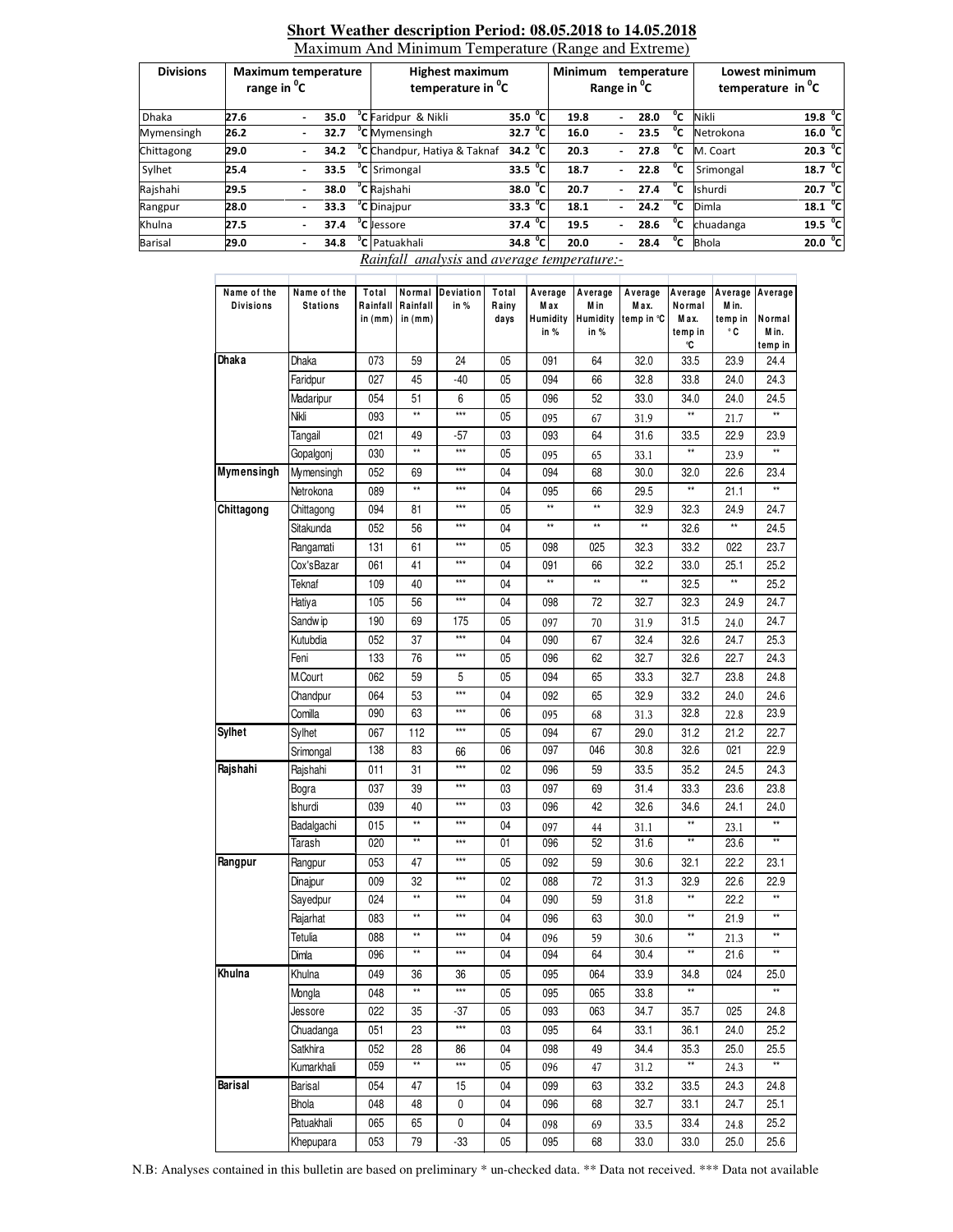

# Spatial distribution of Rainfall (mm). Period (08-05-2018 to 14-05-2018)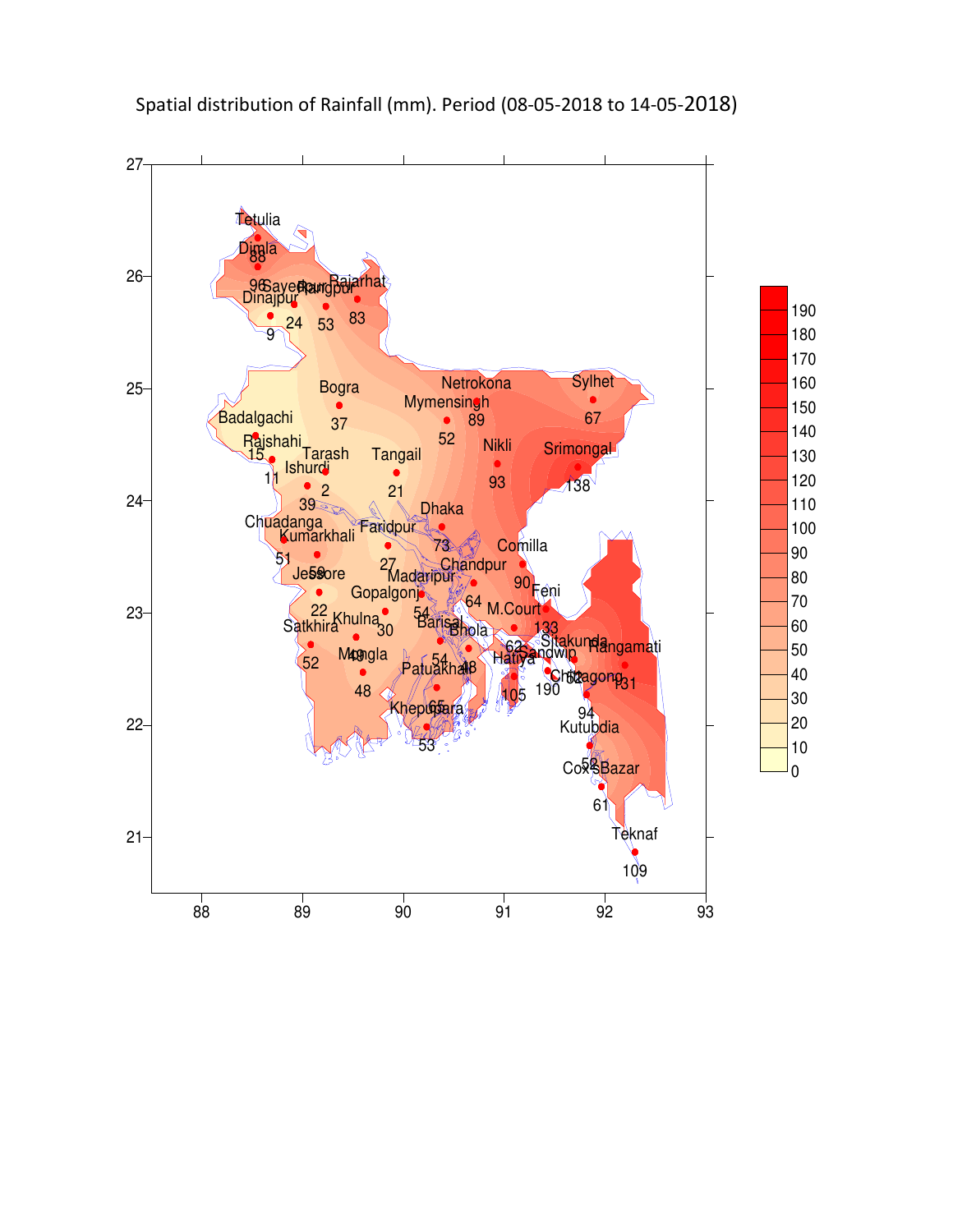



# গণপ্রজাতন্ত্রী বাংলাদেশ সরকার বাংলাদেশ আবহাওয়া অধিদপ্তর কৃষি আবহাওয়া মহাশাখা আবহাওয়া ভবন, ই-২৪, আগারগাঁও, ঢাকা-১২০৭। www.bmd.gov.bd

এজিএম-২৩.০৯.০০০০.০৩৫.৫১.০১১.১৮.২০

তারিখ: ১৫-০৫-২০১৮ খ্রিঃ

পূর্বাভাসের সময়কাল: ১৫-০৫-২০১৮ থেকে ২১-০৫-২০১৮

Spatial distribution of Rainfall (mm) Period (08-05-2018 to 14-05-2018)





#### প্ৰধান বৈশিষ্ট্য সমূহঃ-

গত সপ্তাহে দেশের দৈনিক উজ্জ্বল সূর্যকিরণ কালের গড় ৫.২২ ঘন্টা ছিল । গত সপ্তাহে দেশের দৈনিক বাষ্পীভবনের গড় ৩.৫৯ মিঃ মিঃ ছিল।

# আবহাওয়ার পূর্বাভাসঃ- ১৫-০৫-২০১৮ থেকে ২১-০৫-২০১৮ খ্রিঃ পর্যন্ত।

এ সপ্তাহে দৈনিক উজ্জ্বল সূর্য কিরণ কাল ৫.০০ থেকে ৬.৫০ ঘন্টার মধ্যে থাকতে পারে ।

আগামী সপ্তাহের বাষ্পীভবনের দৈনিক গড় ৩.৫০ মিঃ মিঃ থেকে ৪.৫০ মিঃ মিঃ থাকতে পারে।

- পশ্চিমা লঘুচাপের বর্ধিতাংশ পশ্চিমবঙ্গ ও তৎসংলগ্ন এলাকায় অবস্থান করছে। মৌসুমের স্বাভাবিক লঘুচাপ দক্ষিণ বঙ্গোপসাগরে অবস্থান করছে।
- এ সময়ে ঢাকা, ময়মনসিংহ, রংপুর, রাজশাহী, চউগ্রাম ও সিলেট বিভাগের অনেক স্থানে অস্থায়ী দমকা/ঝড়ো হাওয়াসহ  $\bullet$ মাঝারী ধরণের ভারী (২৩-৪৩ মিঃ মিঃ) থেকে ভারী (৪৪-৮৮মিঃ মিঃ) বৃষ্টি/বজ্রবৃষ্টি হতে পারে এবং দেশের অন্যত্র কিছু কিছু স্থানে হাল্কা (০৪-১০ মিঃ মিঃ) থেকে মাঝারী (১১-২২ মিঃমিঃ) ধরণের বৃষ্টি/বজ্রবৃষ্টি হতে পারে।
- এ সময়ে শেষের দিকে বৃষ্টিপাতের পরিমাণ বৃদ্ধি পেতে পারে।
- এ সময়ে সারাদেশের দিন ও রাতের তাপমাত্রা প্রায় অপরিবর্তিত থাকতে পারে ।

Impressed

(কাওসার পারভীন) উপপরিচালক কৃষি আবহাওয়া মহাশাখা টেলিফোন: ৯১৪৩৭০৩ (অফিস)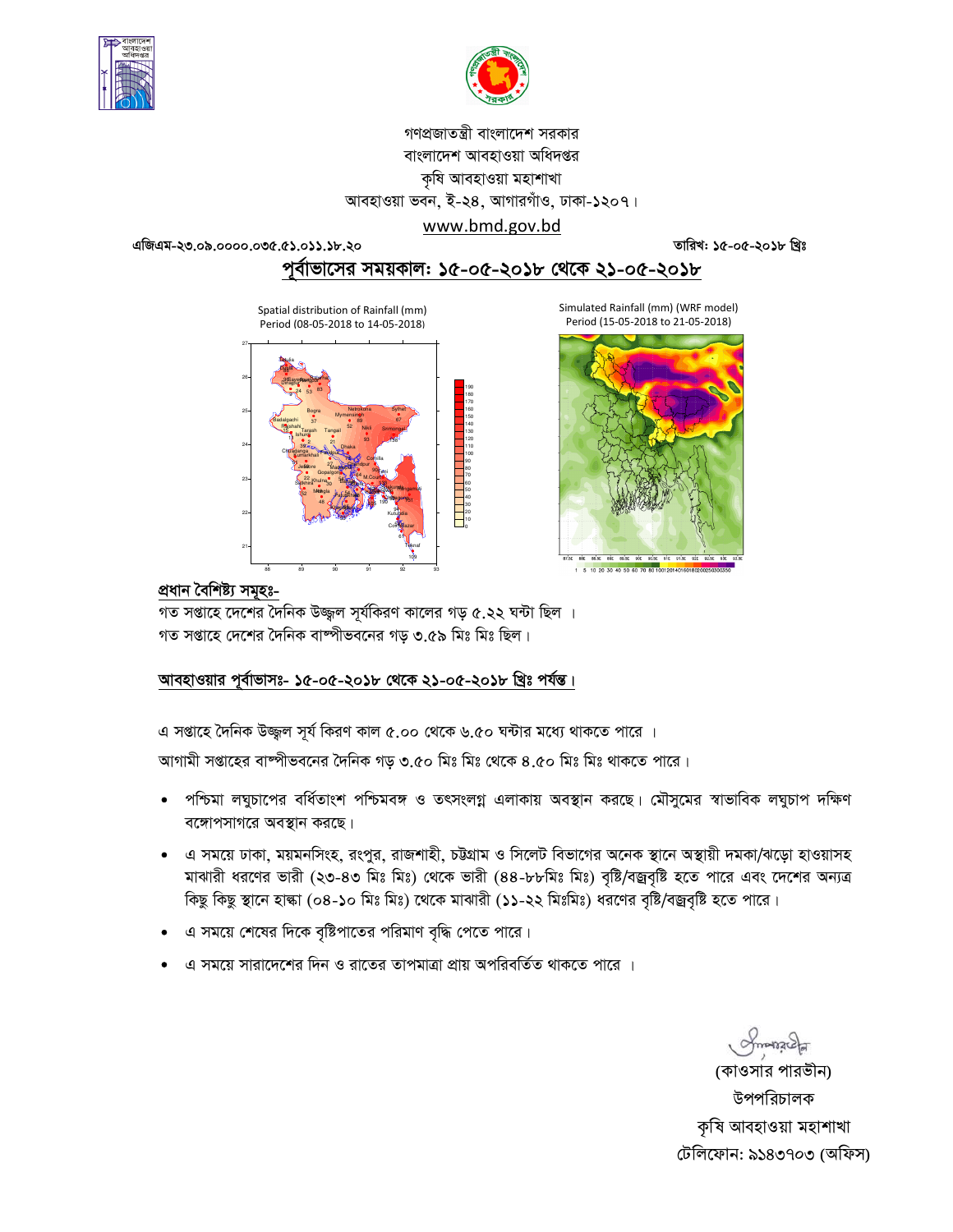|         | নেত্ৰকোনা          | ০৮৯             | $\ast\ast$     | ***     | 08          | ০৯৫   | ৬৬              | ২৯.৫ | $***$   | ২১.১       | $\ast\ast$  |
|---------|--------------------|-----------------|----------------|---------|-------------|-------|-----------------|------|---------|------------|-------------|
| ঢউগ্ৰাম | চট্টগ্রাম          | 0.86            | r,             | ***     | o¢          | $***$ | $**$            | ৩২.৯ | ৩২.৩    | 28.5       | २8.१        |
|         | সীতাকুন্ড          | ০৫২             | ৫৬             | ***     | $\circ$ 8   | $***$ | $**$            | **   | ৩২৬     | **         | 28.0        |
|         | রাঙ্গামাটি         | 505             | دی             | ***     | o¢          | ০৯৮   | ०२৫             | ৩২.৩ | 00.3    | ০২২        | ২৩.৭        |
|         | কক্সবাজার          | ০৬১             | $8\sqrt{ }$    | ***     | $^{\circ8}$ | ০৯১   | ৬৬              | ৩২.২ | 00.0    | ২৫.১       | ২৫.২        |
|         | টেকনাফ             | ১০৯             | 80             | ***     | 08          | $***$ | $**$            | **   | 02.6    | $\ast\ast$ | ২৫.২        |
|         | হাতিয়া            | 300             | ৫৬             | ***     | $^{\circ8}$ | ০৯৮   | ৭২              | ৩২.৭ | 02.0    | 28.5       | २8.१        |
|         | সন্দ্বীপ           | ১৯০             | ৬৯             | ১৭৫     | o¢          | ০৯৭   | 90              | ৩১.৯ | ৩১.৫    | 28.0       | २8.१        |
|         | <u>কৃতু</u> বদীয়া | ০৫২             | ৩৭             | ***     | 08          | ০৯০   | ৬৭              | 02.8 | ৩২.৬    | २8.१       | ২৫.৩        |
|         | কেনী               | ১৩৩             | ৭৬             | ***     | o¢          | ০৯৬   | ৬২              | ৩২.৭ | ৩২.৬    | ২২.৭       | ২8.৩        |
|         | মাইজদী কোর্ট       | ০৬২             | ৫৯             | ¢       | o¢          | ০৯৪   | ৬৫              | 0.0  | ৩২.৭    | ২৩.৮       | <b>28.b</b> |
|         | চাঁদপুর            | ০৬৪             | ৫৩             | ***     | 08          | ০৯২   | ৬৫              | ৩২.৯ | ৩৩.২    | २8.०       | ২8.৬        |
|         | কুমিল্লা           | ০৯০             | ৬৩             | ***     | ০৬          | ০৯৫   | ৬৮              | 0.50 | ৩২.৮    | ২২.৮       | ২৩.৯        |
| সিলেট   | সিলেট              | ০৬৭             | 332            | ***     | o¢          | 0.86  | ৬৭              | ২৯.০ | 05.2    | ২১.২       | ૨૨.૧        |
|         | শ্ৰীমঙ্গল          | 50 <sub>b</sub> | ৮৩             | لگانا   | ০৬          | ০৯৭   | ০8৬             | 00.b | ৩২.৬    | ০২১        | ২২.৯        |
| বাজশাহী | রাজশাহী            | ०১১             | ৩১             | ***     | ०२          | ০৯৬   | ৫৯              | 00.6 | 00.5    | 28.0       | ২৪.৩        |
|         | বগুড়া             | ०७१             | ৩৯             | ***     | ೲ           | ০৯৭   | ৬৯              | 05.8 | 00.0    | ২৩.৬       | ২৩.৮        |
|         | ঈশ্বরদী            | ০৩৯             | 80             | ***     | ೲ           | ০৯৬   | 82              | ৩২.৬ | ৩ $8.5$ | ২8.১       | २8.०        |
|         | বদলগাঘী            | ०১৫             | **             | ***     | 08          | ০৯৭   | 88              | 05.5 | **      | ২৩.১       | $**$        |
|         | তাডাশ              | ०२०             | **             | ***     | ०১          | ০৯৬   | ৫২              | 0.60 | **      | ২৩.৬       | $***$       |
| রংপুব   | রংপুর              | ০৫৩             | 89             | ***     | o¢          | ০৯২   | ৫৯              | 0.00 | 02.5    | ২২.২       | ২৩.১        |
|         | দিনাজপুর           | ००৯             | ৩২             | ***     | ०२          | obb   | ৭২              | 0.50 | ৩২.৯    | ২২.৬       | ২২.৯        |
|         | সৈয়দপুর           | 0.38            | **             | ***     | $\circ$ 8   | ০৯০   | ৫৯              | ৩১.৮ | **      | २२.२       | $**$        |
|         | রাজারহাট           | ০৮৩             | **             | ***     | 08          | ০৯৬   | ৬৩              | ৩০.০ | **      | ২১.৯       | **          |
|         | ভেতুঁলিয়া         | obb             | $\ast\ast$     | ***     | 08          | ০৯৬   | ৫৯              | ৩০.৬ | **      | ২১.৩       | $**$        |
|         | ডিমলা              | ০৯৬             | **             | ***     | 08          | ০৯৪   | ৬৪              | 00.8 | **      | ২১.৬       | **          |
| থুলনা   | খুলনা              | 08 <sub>b</sub> | ৩৬             | ৩৬      | o¢          | ০৯৫   | 048             | ৩৩.৯ | 08.5    | ०२8        | ২৫.০        |
|         | মংলা               | 08 <sub>b</sub> | **             | ***     | o¢          | ০৯৫   | ০৬৫             | ৩৩.৮ | $***$   |            | $\ast\ast$  |
|         | যশোর               | ০২২             | ৩৫             | $-09$   | o¢          | ০৯৩   | ০৬৩             | 08.9 | 00.9    | ০২৫        | 28.5        |
|         | চুয়াডাঙ্গা        | ০৫১             | ২৩             | ***     | ೲ           | ০৯৫   | $\mathcal{B}^2$ | 00.5 | ৩৬.১    | २8.०       | ২৫.২        |
|         | সাতক্ষীরা          | ০৫২             | ২৮             | ৮৬      | 08          | ০৯৮   | 85              | 08.8 | 0.90    | ২৫.০       | ২৫.৫        |
|         | কুমারখালী          | ০৫৯             | $***$          | ***     | o¢          | ০৯৬   | 89              | ৩১.২ | $***$   | ২8.৩       | $**$        |
| ববিশাল  | বরিশাল             | 008             | 89             | 2G      | 08          | ০৯৯   | وال             | 00.2 | 00.6    | ২8.৩       | <b>28.b</b> |
|         | ভোলা               | 08b             | 8 <sub>b</sub> | $\circ$ | $\circ$ 8   | ০৯৬   | ৬৮              | ৩২.৭ | 00.5    | २8.१       | ২৫.১        |
|         | পটুয়াথালী         | ০৬৫             | ৬৫             | $\circ$ | 08          | ০৯৮   | ৬৯              | 0.00 | 00.8    | 28.5       | ২৫.২        |
|         | থেপুপাড়া          | ০৫৩             | ৭৯             | -৩৩     | o¢          | ০৯৫   | ৬৮              | 00.0 | 00.0    | ২৫.০       | ২৫.৬        |

#### <u> বৃষ্টিপাত বিশ্লেষণ এবং স্বাভাবিক তাপমাত্ৰাঃ</u>

**ব()"( %)**  বৃষ্টি**শাতে**র **\***

ফারদপুর

বিভাগের নাম

ঢাকা

*<u>ময়মনসিংহ</u>* 

**-** 

<u>মোট</u> বৃষ্টি**শা**ত **( % %)**

ৰাভাবিক বৃষ্টি**শাত ( % %)**

মাদারাপুর

ময়মনসিংহ

| বিভাগ     | সবোচ্চ |                          | তাপমাত্রা পরিসর |                        | $^{\circ}$ সেঃ | সবোচ্চ              | তাপমাত্রা ° সেঃ                                                                  | সর্বনিম্ন তাপমাত্রা পরিসর |        |                       | $^{\circ}$ সেঃ। | সৰ্বনিম্ন তাপমাত্ৰা | $^{\circ}$ সেঃ |                                                           |
|-----------|--------|--------------------------|-----------------|------------------------|----------------|---------------------|----------------------------------------------------------------------------------|---------------------------|--------|-----------------------|-----------------|---------------------|----------------|-----------------------------------------------------------|
|           |        |                          |                 |                        |                |                     |                                                                                  |                           |        |                       |                 |                     |                |                                                           |
| ঢাকা      | ২৭.৬   | $\overline{\phantom{a}}$ | ৩৫.০            | $^{\circ}$ (সঃ         |                | মাদারীপুর           | ৩৫.০ $^{\circ}$ (সঃ                                                              | ১৯.৮                      | $\sim$ | ২৮.০ ° সেঃ            |                 | নিকলী               |                | $\mathcal{S}^{\mathbf{a},\mathbf{b}}$ of $\mathcal{S}$    |
| ময়মনসিংহ | ২৬.২   | $\overline{\phantom{0}}$ | ৩২.৭            | $\degree$ (সঃ          |                | মায়মনসিংহ          | ৩২.৭ ° সেঃ।                                                                      | ১৬.০                      | $\sim$ | ংশ <sup>°</sup> ১.৩২  |                 | ময়মনসিংহ           |                | ১৬.০ ° সেঃ                                                |
| চট্টগ্ৰাম | ২৯.০   | $\overline{\phantom{0}}$ | ৩৪.২            | $^{\circ}$ (সঃ         |                | রাসামাটি            | ত $8.8^\circ$ সেঃ।                                                               | ২০.৩                      |        | - ২৭.৮ ৽ সেঃ          |                 | রাসামাটি            |                | ২০.৩ ° সেঃ                                                |
| সিলেট     | ২৫.৪   | $\overline{\phantom{0}}$ | ৩৩.৫            | $\degree$ (সঃ          |                | সিলেট ও শ্ৰীমঙ্গল   | তত.৫ $^{\circ}$ সেঃ।                                                             | 3b.9                      |        | - २२.৮ $^{\circ}$ पाः |                 | সিলেট ও শ্ৰীমঙ্গল   |                | ১৮.৭ $^{\circ}$ (সঃ                                       |
| রাজশাহী   | ২৯.৫   |                          | ৩৮,০            | $^{\circ}$ (সঃ         |                | রাজশাহী             | $\overline{\phantom{a}}$ or $\overline{\phantom{a}}$ or $\overline{\phantom{a}}$ | ২০.৭                      |        | - ২৭.৪ °মেঃ           |                 | রাজশাহী             |                | ২০.৭ ° সেঃ                                                |
| রংপর      | ২৮.০   |                          | ৩৩.৩            | $^{\circ}$ (সঃ         |                | দিনাজপুর            | •ు.ల ∘ (সঃ।                                                                      | ১৮.১                      | $\sim$ | ২৪.২ ° সেঃ            |                 | সেয়দপুর            |                | ১৮.১ $^{\circ}$ (সেঃ                                      |
| খুলনা     | ২৭.৫   | $\overline{\phantom{0}}$ | ৩৭.৪            | $^{\circ}$ (সঃ         |                | যশোর                | ి9.8 $^{\circ}$ (সঃ $^{\prime}$                                                  | ১৯.৫                      | $\sim$ | ২৮.৬ ° সেঃ            |                 | কুমারখালী           |                | $\mathcal{S}_{\mathcal{G}}$ , $\mathcal{S}_{\mathcal{G}}$ |
| বরিশাল    | ২৯.০   |                          | 08.5            | $\degree$ CA $\degree$ |                | বরিশাল ও পটুয়াখালী | ৩৪.৮ ° সেঃ।                                                                      | ২০.০                      | $\sim$ | <sup>২৮.৪</sup> ° সেঃ |                 | বরিশাল              |                | ংশ ° <b>ংশ</b>                                            |

তাকা | ০৭৩ | ৫৯ | ২৪ | ০৫ | ০৯১ | ৬৪ | ৩২.০ | ৩৩.৫ | ২৩.৯ | ২৪.৪

0.84 | 627 | 628 | 639 | 640 | 640 | 640 | 641 | 642 | 653.

<u>সৰ্বোচ্</u>চ াড় <mark>আদ্ৰ</mark>তা **( %)**

সৰ্বোনিম্ন **।**<br>অসম  **( %)**

**ব** ষাভাবিক **!**  আপমাত্রা(  $\overline{\mathsf{b}}$ গ্রী সেঃ)

সৰ্বোনিম্ন **!**  <u>তাপমাত্রা</u> **( \$ %)**

**!** ষভাবিক তাপমাত্ৰা **( \$ %)**

গড় সৰ্বো<del>জ্</del> <u>তাপমাত্রা</u> **( \$ %)**

 054 51 6 05 096 52 33.0 34.0 24.0 24.5 শিকলা | ০৯০ | \*\* | \*\*\* | ০৫ | ০৯৫ | ৬৭ | ৩১.৯ | \*\* | ২১.৭ | \*\* 0791২ল | ০২১ | ৪৯ | -৫৭ | ০৩ | ০৯৩ | ৬৪ | ৩১.৬ | ৩৩.৫ | ২২.৯ | ২৩.৯ 0319119303 | ০৩০ | \*\*\* | ০৫ | ০৯৫ | ৬৫ | ৩৩.১ | \*\* | ২৩.৯ | \*\*

<sup>য়ুত</sup> | ০৫২ | ৬৯ | \*\*\* | ০৪ | ০৯৪ | ৬৮ | ৩০.০ | ৩২.০ | ২২.৬ | ২৩.৪

N.B .Analyses contained in this bulletin are based on preliminary \* un-checked data. \*\* Data not received. \*\*\* Data not available.

## সংক্ষিপ্ত আবহাওয়া বিবরণী সময় ঃ ০৮-০৫-২০১৮ থেকে ১৪-০৫-২০১৮ খ্রিঃ